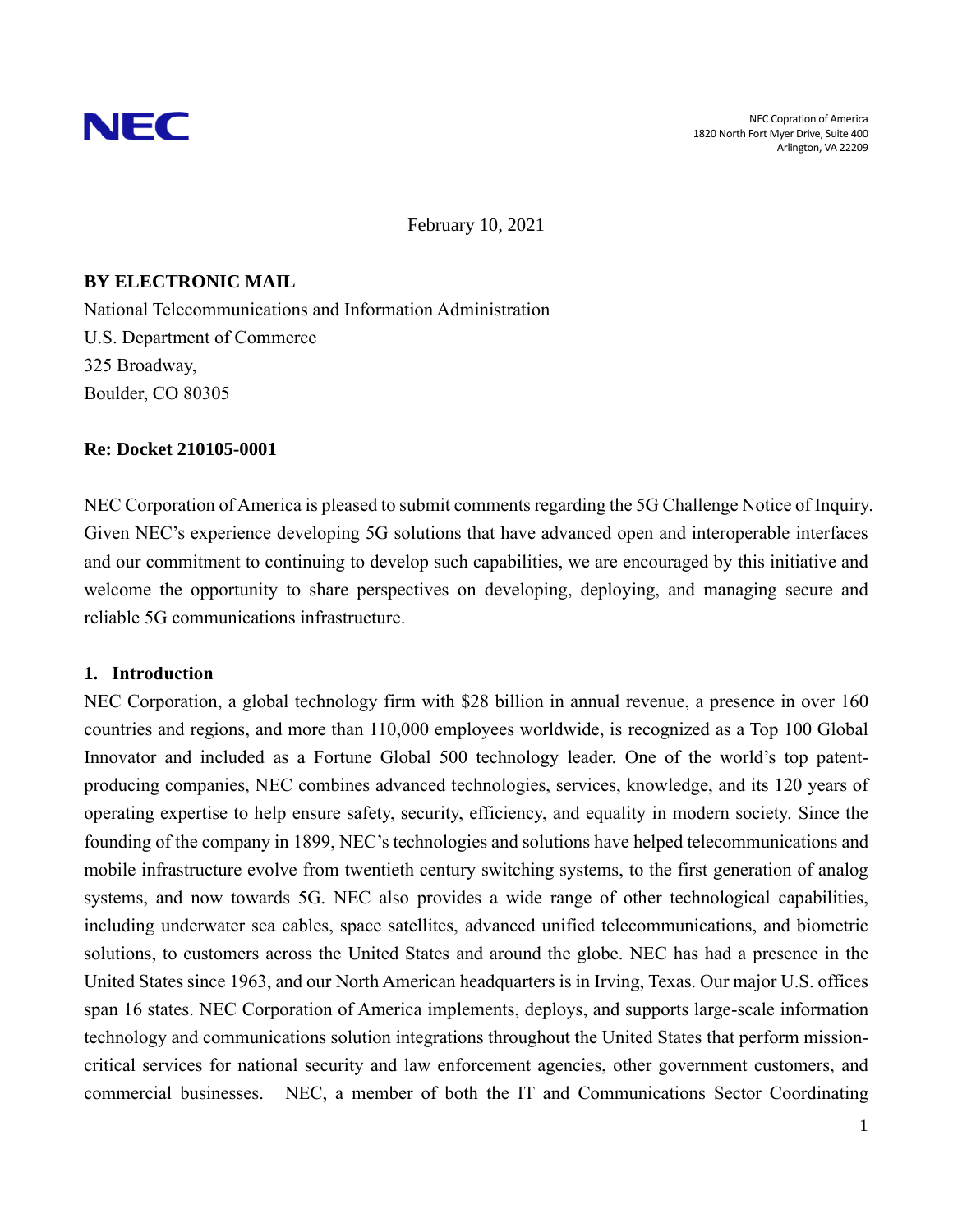Councils, is committed to providing reliable and secure solutions for our U.S. critical infrastructure customers. NEC's business is focused on public safety, social infrastructure, and network solutions toward 5G, and the United States is a strategically important market for us in all three of these areas.

We welcome this opportunity to provide comments for a 5G Challenge, which we view as a valuable opportunity for NTIA and DOD to work with trusted partners to lead the development, deployment, and management of secure and reliable 5G communications infrastructure and help the United States maintain its global leadership in communications technology. Our comments cover (1) NEC capabilities that may be relevant to the goal of spurring 5G innovation and (2) specific recommendations for the 5G challenge.

## **2. NEC Capabilities**

NEC works to continually improve our network solution technologies in order to provide the most innovative capabilities to the U.S. government and the U.S. communications infrastructure industry and to mitigate new risks and vulnerabilities that advancing 5G may pose. Below, we describe our partnerships and technologies that help enhance national security, diversify supply chains, and improve network performance. By explaining how NEC has approached developing technologies to support 5G, we hope to help you consider which innovations a 5G Challenge could help support and incentivize.

*Open-RAN:* NEC has promoted open architecture approaches and has developed radio units for 5G base stations that comply with O-RAN fronthaul specifications that the O-RAN Alliance established. We have supported NTT DOCOMO, which has already realized interoperability between base station equipment from NEC and other vendors with O-RAN Alliance-compliant fronthaul and X2 interfaces in their 5G commercial service. Further, NEC is mass-producing O-RAN compliant radios for Rakuten Mobile, which is now building the world's first fully virtual, multi-vendor 5G radio access network conforming to O-RAN specifications across Japan. These are just a couple of examples of technology development for initial deployments. Additional research and development can realize the full potential of these architectures.

*Open RAN Systems Integration (SI):* With the opportunities created by open standards and disaggregation of monolithic stacks also come the challenges of integrating best-of-breed solutions. This is also true for Open RAN. NEC is at the forefront of providing SI services to service providers around the world to help them gain the benefits of Open RAN without having to manage the complexity of integrating and managing these multi-vendor solutions. To this extent, NEC is making significant investments in establishing global centers of excellence and interoperability testing to provide pre-tested, integrated Open RAN solutions to carriers.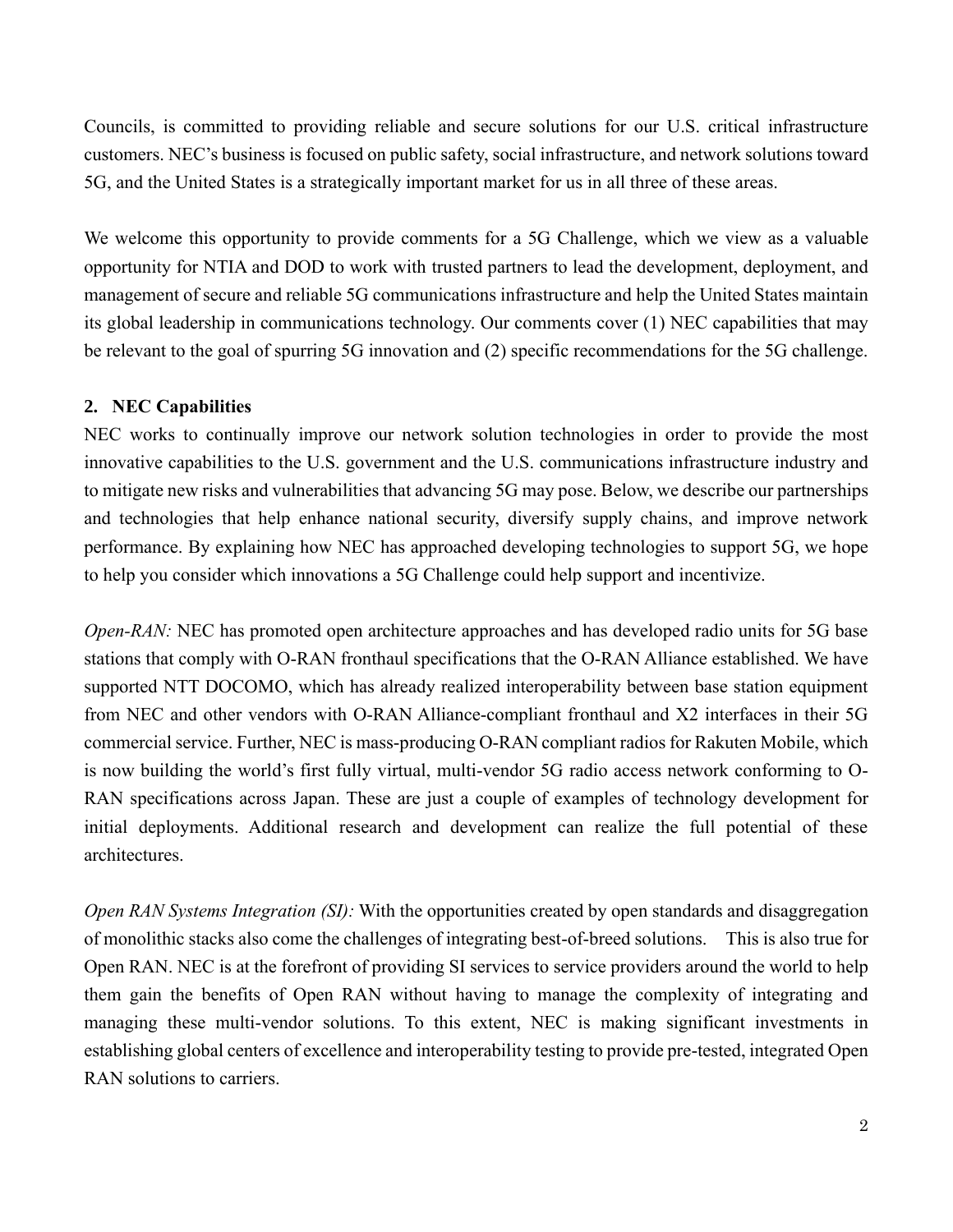*Next G innovation:* NEC continues to invest in next-G innovation to build on the promise of 5G and address additional opportunities that ultra-low latency and other unique attributes that 5G networks have created. NEC is collaborating with trusted U.S. and Japanese companies to create open standards and accelerate 6G network innovation.



*5G and 6G-enabled Applications* 

*Artificial Intelligence:* NEC has been steadily developing AI technologies for years, and our goal has always been to create the highest-level artificial intelligence. For instance, we have been working on image recognition technology–a key constituent of AI–for a half century. Starting with character recognition, this technology has evolved into fingerprint identification and face and iris recognition. By refining and expanding this technology to enable understanding of human behavior and cognitive states, NEC is hoping to create intelligent systems capable of understanding and analyzing human actions and events in the real world in a manner that protects individual privacy and supports human rights. We are also involved in the development of data analysis technology, including deep learning systems, which currently provide the best automated solutions for image recognition, speech recognition, and natural language processing. The extremely high precision of deep learning, however, means that it cannot present the basis of its predictions in a manner that is comprehensible to humans, making it unsuitable for applications where critical judgment and thinking are required. To address these issues, NEC has developed Heterogeneous Mixture Learning Technologies that can analyze hidden patterns in data and explain the basis of its predictions. The aforementioned capabilities will form an increasingly important part of NEC 5G Solutions, and NEC looks forward to working with government and industry partners to explore additional potential collaboration opportunities.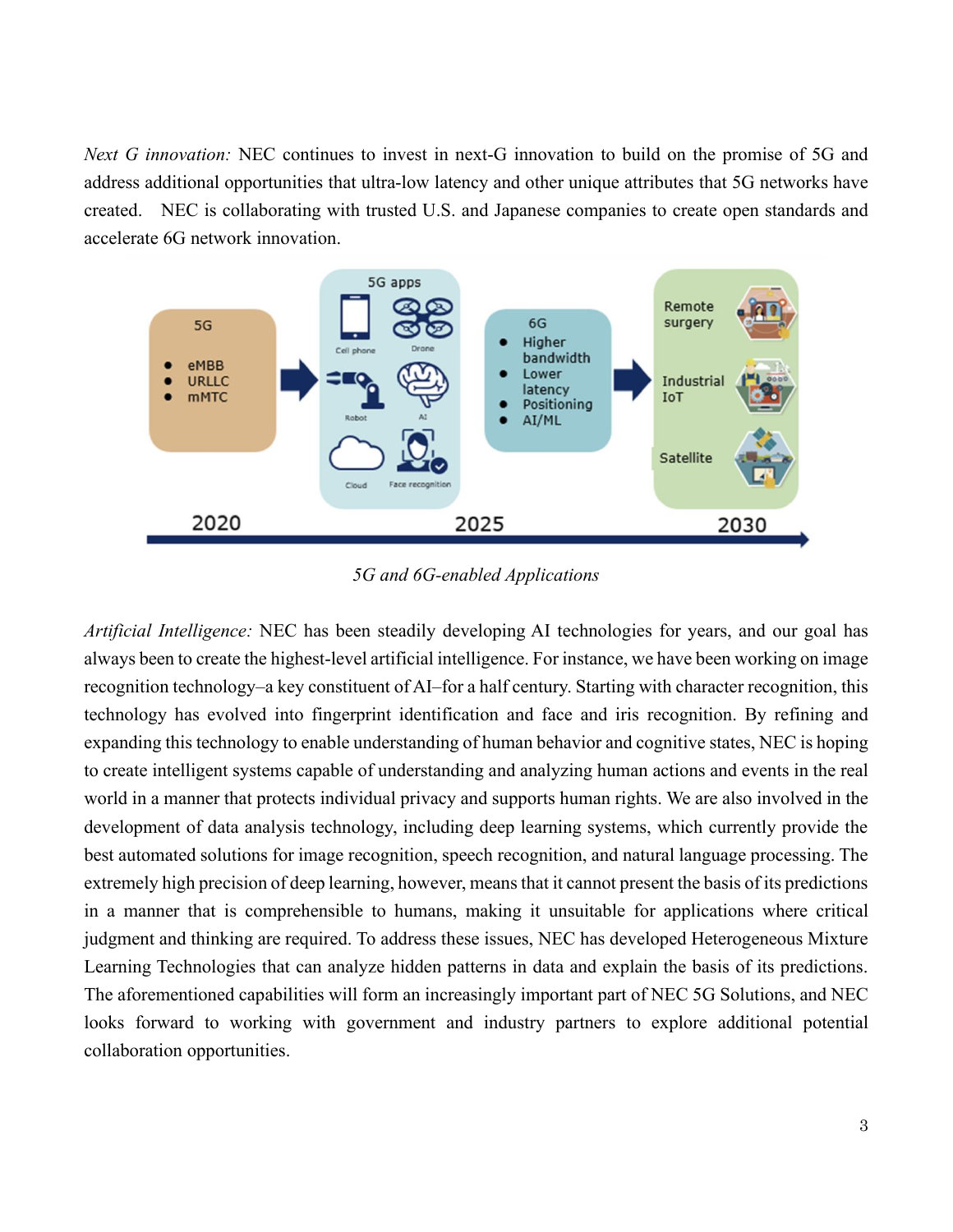*Space, Terrestrial, and Sub-sea Communications:* NEC is using its extensive experience in aerospace development and leveraging its AI and other advanced technologies to provide total support from the development, production, and launch of satellites, to the operation of data centers that process and analyze received image data. We also provide training for each process. In addition, NEC has been manufacturing and deploying submarine cables globally since 1935 and subsea housings since 1968. Decades of development experience continue to underpin our products and solutions today. These capabilities uniquely position NEC to partner with U.S. entities to evaluate and research potential for integrated communications across space, terrestrial, and subsea communications and defense mission coordination.

NEC believes that we are well positioned to assist in developing 5G networks in the United States with an open ecosystem approach. We also believe that building a strong, secure 5G network will require close collaboration between existing U.S. companies, new U.S.-based technology and manufacturing firms, and technology partners from allied nations. Together, and with support from U.S. and allied governments, such technology partnerships will facilitate effective deployment of 5G technology within the United States and the development of new technology capabilities domestically that will serve the U.S. and allies into the future.

### **3. 5G Challenge Considerations**

In structuring a 5G Challenge, there are a number of considerations that may best incentivize participation from diverse contributors while advancing innovative solutions for government and private-sector applications.

To incentivize participation from diverse contributors while advancing innovative solutions for government and private-sector applications, the 5G Challenge should consider incorporating as many 5G-related, practical, real-world applications as is feasible across the capabilities 5G enables. Such capabilities include: a low latency application, a high reliability application, a high bandwidth application, and a large scale (number of devices) application. To do so, the Challenge could assess each entry along each dimension. In this scenario, each team would have to create a basic architecture that addresses all applications but could prioritize a few as part of the competition, and the competition could evaluate each team by application and across applications.

Due to the essential role that collaboration will play in the development and deployment of strong, secure 5G networks in the United States and around the world, we would recommend structuring the Challenge to encourage the greatest amount of collaboration possible. In particular, we would suggest creating a mechanism for multiple team collaboration, meaning an infrastructure and testbed that will